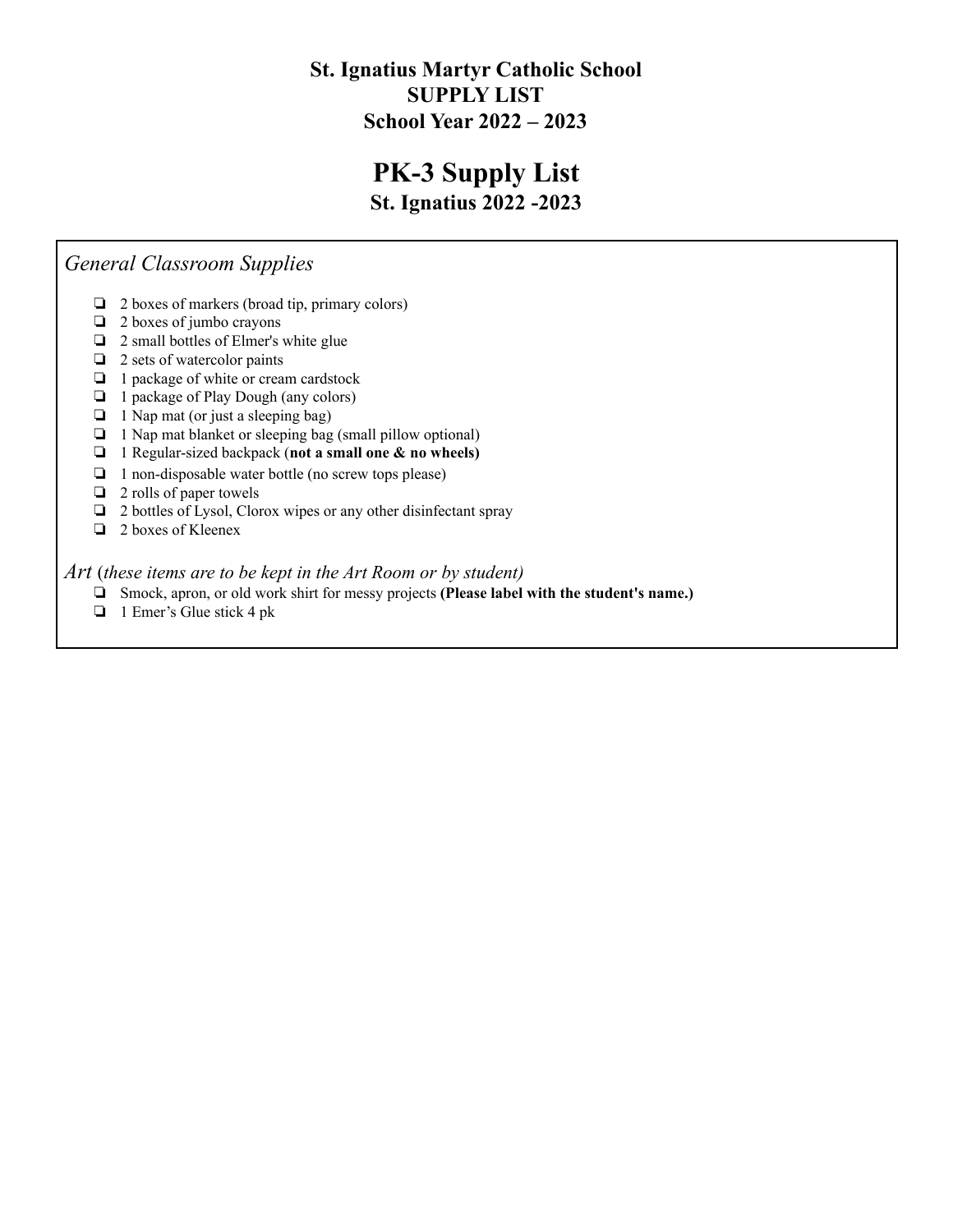### **PK-4 Supply List St. Ignatius 2022 -2023**

### *General Classroom Supplies*

#### **Please write child's name only on items denoted by \***

- ❏ All students must wear white or black velcro closure shoes
- ❏ 1 Regular-sized backpack (**not a small one & no wheels)**\*
- ❏ 2 spiral notebooks
- ❏ 2 skinny dry erase markers (any colors)
- ❏ 1 box of Crayola Crayons (16 ct./box regular size, no large/jumbo)
- ❏ 2 boxes of Crayola crayons 24 count regular size; no large/jumbo
- ❏ 2 large boxes of Kleenex
- ❏ 1 roll of paper towels (girls)
- ❏ 1 can of Lysol spray (boys)
- ❏ 2 bottles of Hand Sanitizer (8 oz. or larger)
- ❏ 1 pair of computer headphones. No earbuds. (Please place them in a labeled zip lock baggie.)\*
- ❏ 1 six-pack small glue sticks (Elmer's disappearing purple)
- ❏ 1 pair of safety scissors\*
- ❏ 1 small "Space Maker" supply box (8in. x 5in.)\*
- ❏ 1 nap mat\*
- ❏ 1 small blanket for nap time\*
- ❏ 4 containers of play-doh (any color)\*
- ❏ 1 set of watercolor paints 8 count or 16 count \*The kids prefer the 16 count
- ❏ 2 large container of Clorox disinfecting wipes
- ❏ 1 non-disposable spill-proof water bottle (they bring everyday to school)\*
- ❏ 1 ream of copy paper

| Art                                                | Music: NONE                               |
|----------------------------------------------------|-------------------------------------------|
| Smock, apron, or old work shirt for messy projects | Library (please label "library"           |
| (Please label with the student's name.)            | 1 box of Crayola Crayons (16 or 24 count) |
| $\Box$ 1 Crayola Watercolor set (10 colors)        | □                                         |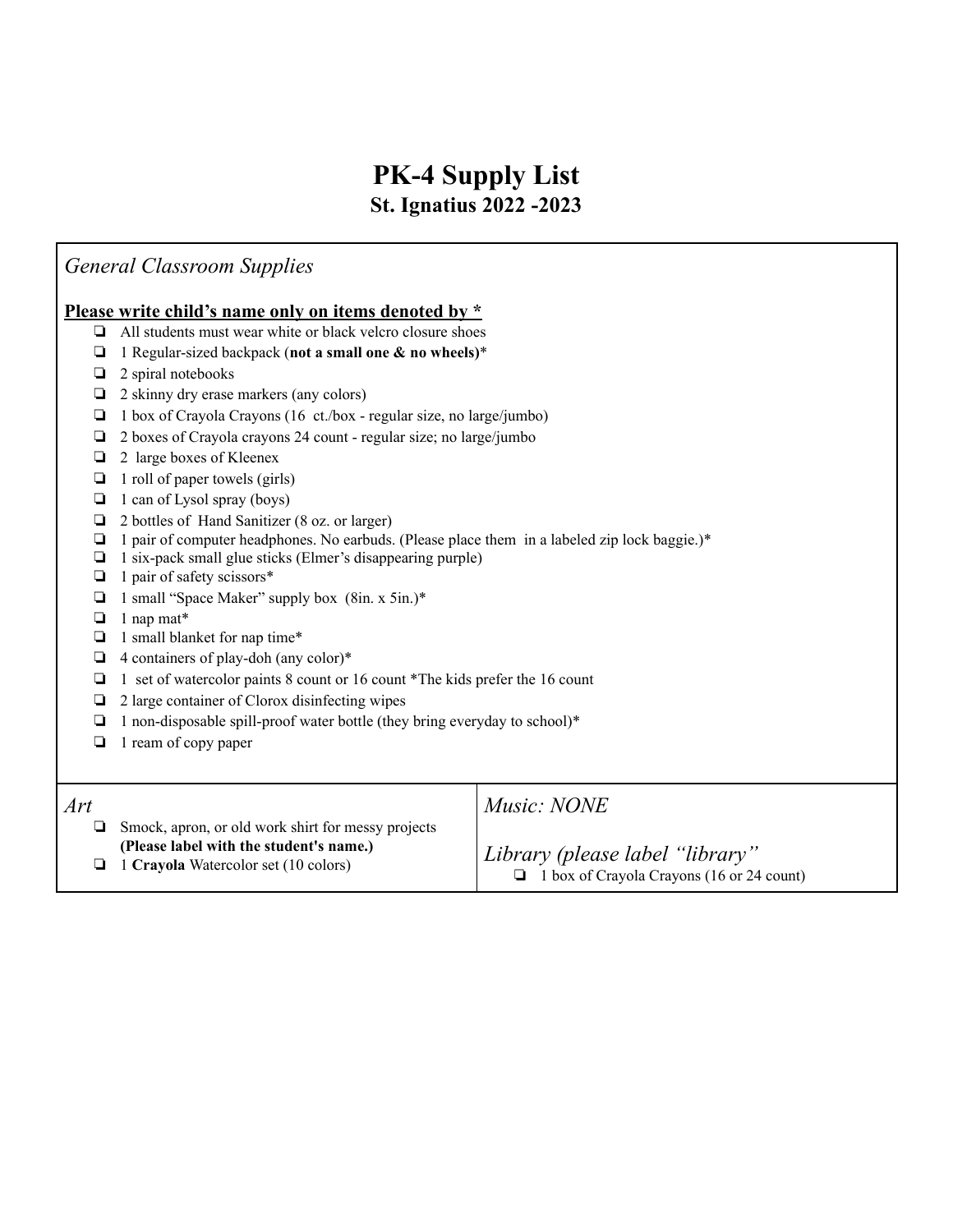## **Kindergarten Supply List St. Ignatius 2022 -2023**

| <b>General Classroom Supplies</b> |
|-----------------------------------|
|-----------------------------------|

### *\*\** **LABEL ONLY ITEMS MARKED**

- $\Box$  (Last names A -G) 1 Ream of Copy Paper
- $\Box$  (Last names H-M) 1 pack white card stock (8  $\frac{1}{2}$  x 11)
- $\Box$  (Last names N-P) 1 Lysol or 409 spray disinfectant
- $\Box$  (Last names Q-Z) Large drawing paper (12X18 Large)
- ❏ 1 4pk of black dry erase markers (skinny)
- ❏ 1 Box of Crayola markers (primary colors)washable 8-10 count\*\* label with name
- ❏ 1 Box 8 primary colors (JUMBO size)\*\* label with name
- ❏ 1 Box of crayons (24 count)\*\*label with name
- ❏ 1 Pair of safety scissors\*\*label with name
- ❏ 6 Fat pencils (JUMBO) DO NOT LABEL
- $\Box$  1 supply box for desk supplies \*\* label with name
- ❏ 3 Boxes of tissue (160-185 tissues per box)
- ❏ 1 nap mat/ small blanket and pillow for naptime\*\* (label with name pls.)
- $\Box$  1 pk manilla drawing paper (9x12 size)
- ❏ 1 Pink eraser
- ❏ 1small bottle Elmers school glue AND 1 pkg 3-4 glue sticks
- $\Box$  1 white binder  $(1/2inch)*$  name inside
- ❏ 1 pocket vinyl folder red-\*\* name inside
- ❏ 1 pair headphones ( no earbuds)\*\* label with name
- ❏ 1 refill pack of baby wipes
- ❏ 1 water bottle (spillproof) for their desk (doesn't spill when opened)\*\*label with name
- $\Box$  1 box ziploc sandwich bags  $(A-L)$  Last name
- $\Box$  1 box ziploc gallon bags  $(M-Z)$  Last name
- ❏ 1 large roll paper towels -
- ❏ 1backpack \*\* label with name
- $\Box$  Any questions please email Mrs. Vondrak: jvondrak@st-ignatius-edu.org

| Ari<br>Smock, apron, or old work shirt for messy projects<br>(Please label with the student's name.)<br>1 Crayola Watercolor set (10 colors)<br>$\Box$ 1 Emer's Glue stick 4 pk | <b>Spanish</b><br><b>□</b> 1 yellow folder, Five Star $\star \star \star \star \star \star$ |
|---------------------------------------------------------------------------------------------------------------------------------------------------------------------------------|---------------------------------------------------------------------------------------------|
| Music:<br>PURPLE folder (Please label with Student's name<br>on it)                                                                                                             | 1 box of Crayola Crayons (16 or 24 count)                                                   |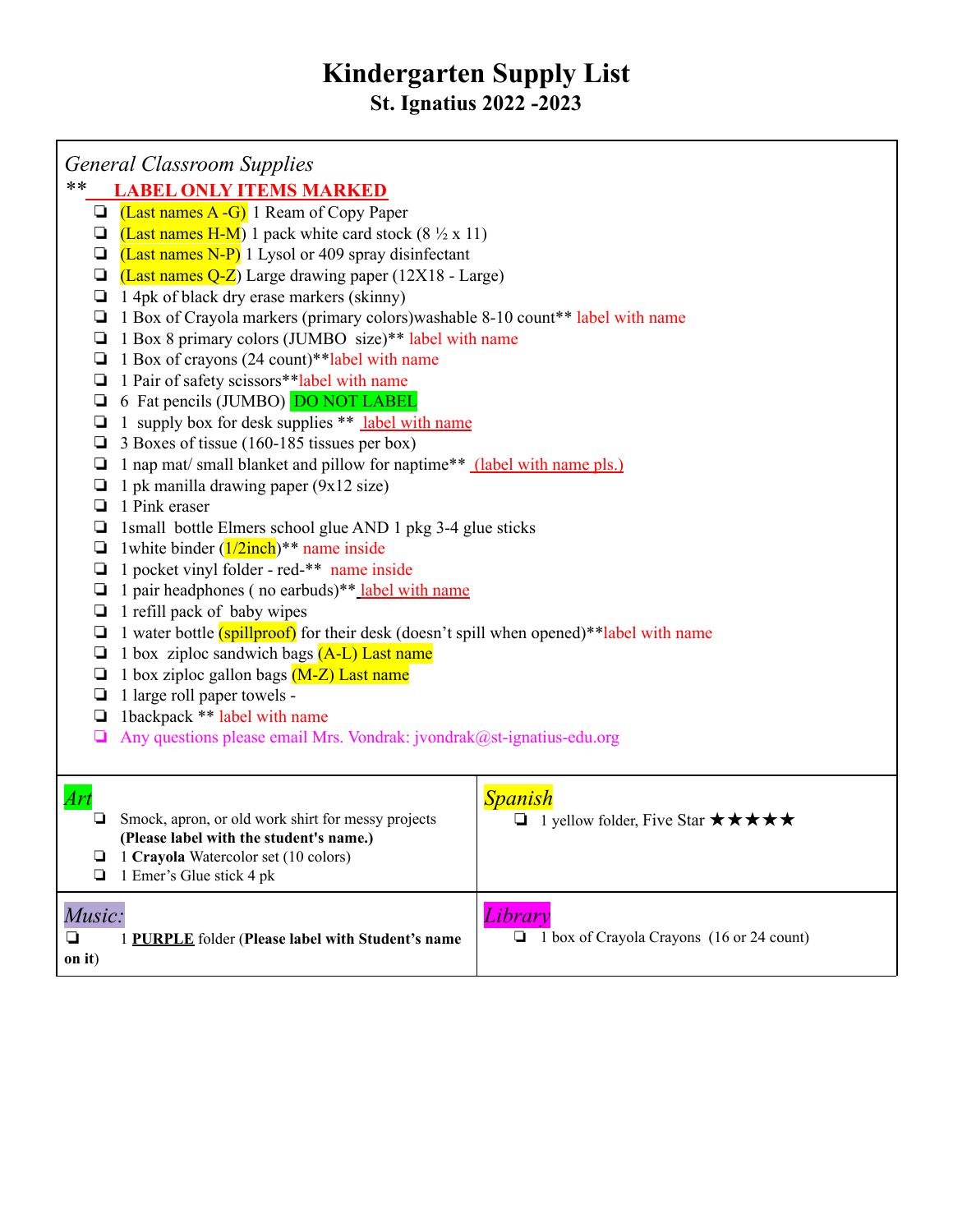### *General Classroom Supplies*

- ❏ 1 child backpack (no wheels)\* **labeled with name**
- ❏ 1 water bottle (spillproof) for their desk (doesn't spill when opened)\* **labeled with name**
- ❏ 1 pair computer headphones. No earbuds.- **labeled with name in a large zip lock baggie**
- ❏ 1 school supply box (no bigger than 8 ½ X 5 ½ ) to hold supplies at desk- **labeled with name**
- ❏ 1 pair student scissors- **labeled with name**
- ❏ 1 pack eraser pencil toppers
- ❏ 2 packs Crayola Crayons (24 count)
- ❏ 1 pack Crayola colored pencils
- ❏ 1 pack Crayola fine tip markers
- ❏ 1 pack Crayola classic markers
- ❏ 1 pack of plain black dry erase markers
- ❏ 1 box of tissues
- ❏ 1 bottle of Lysol, Clorox wipes or other disinfectant spray
- ❏ 1 box ziploc snack bags
- ❏ 1 box ziploc sandwich bags
- ❏ (Last Name A-M) ream of copy paper
- ❏ (Last Name N-Z) 1 package of large white construction paper (12x18)
- ❏ (Last Name A-G) 1 package of black colored cardstock (8 ½ x 11)
- ❏ (Last Name H-M) 1 package of brown colored cardstock (8 ½ x 11)
- ❏ (Last Name N-Z) 1 package of tan colored cardstock (8 ½ x 11)

| Art<br>Smock, apron, or old work shirt for messy projects<br>(Please label with the student's name.)<br>1 Crayola Watercolor set (10 colors)<br>⊔<br>1 Emer's Glue stick 4 pk | Spanish<br>1 Handwriting notebook.<br>1 <b>Sketch</b> notebook<br>2 pencils #2b, sharpened<br>1 eraser<br>1 box of color markers, Crayola<br>⊔<br>1 yellow folder, Five Star $\star \star \star \star \star$ labeled with<br>name |
|-------------------------------------------------------------------------------------------------------------------------------------------------------------------------------|-----------------------------------------------------------------------------------------------------------------------------------------------------------------------------------------------------------------------------------|
|                                                                                                                                                                               | <i>Music</i><br><b>RED</b> subject notebook (Please label with Student's<br>name on it)<br>1 RED folder (Please label with Student's name on<br>it)<br><b>Scissors</b><br>Glue stick<br>◻                                         |
| Keyboarding<br>1 folder with brads for loose-leaf paper, labeled with<br>name                                                                                                 | Library<br>1 box of * <b>HEFTY</b> * 2.5 gallon "SLIDER" Jumbo<br>storage bags $(12-15$ count)                                                                                                                                    |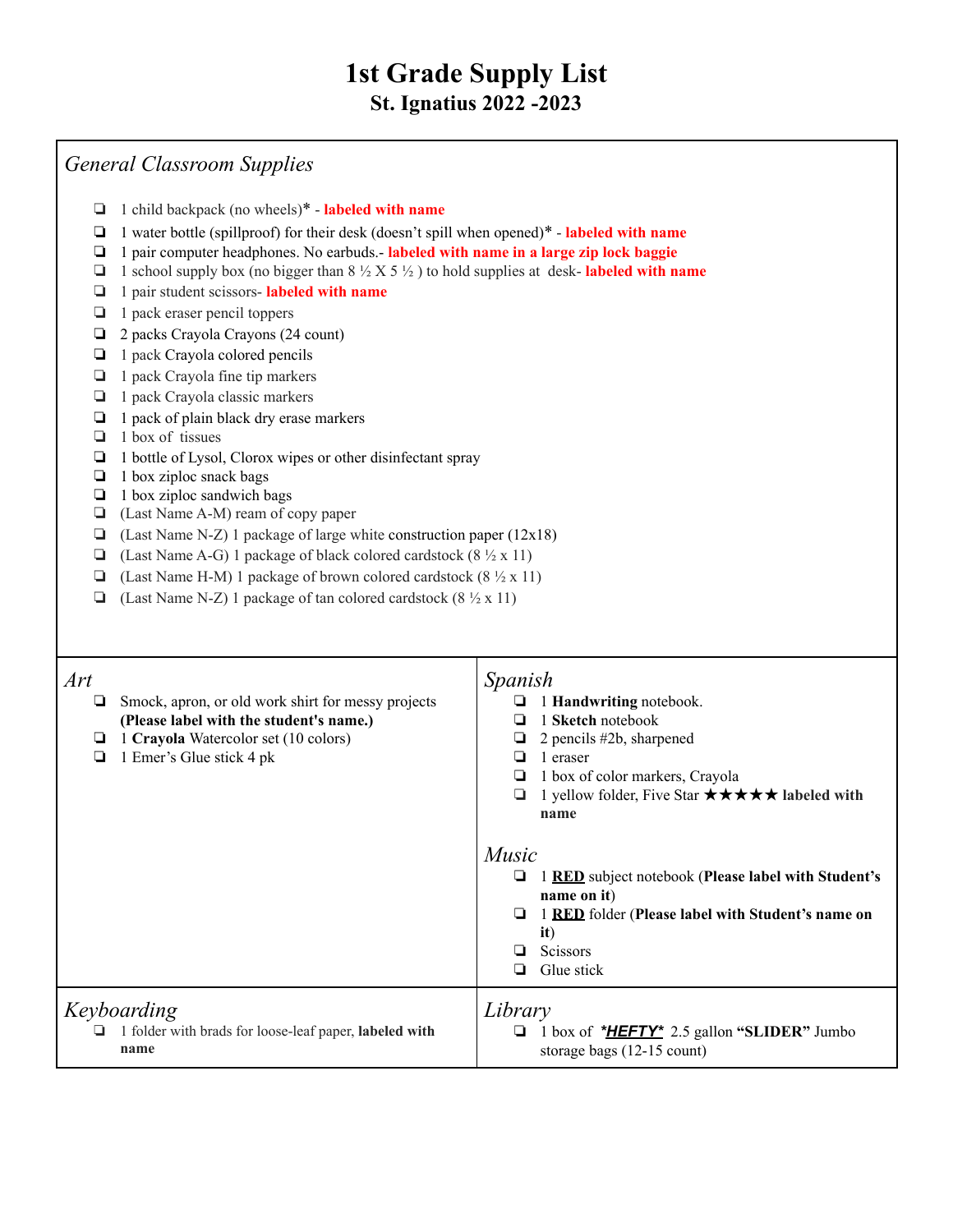| <b>General Classroom Supplies</b>                                                                                                                                                                                                                                                                                                                                                                                                                                                                                                                                                                                                                                                                                                                                                               |                                                                                                                                                                                                                                                                                                                                                                                                                   |  |
|-------------------------------------------------------------------------------------------------------------------------------------------------------------------------------------------------------------------------------------------------------------------------------------------------------------------------------------------------------------------------------------------------------------------------------------------------------------------------------------------------------------------------------------------------------------------------------------------------------------------------------------------------------------------------------------------------------------------------------------------------------------------------------------------------|-------------------------------------------------------------------------------------------------------------------------------------------------------------------------------------------------------------------------------------------------------------------------------------------------------------------------------------------------------------------------------------------------------------------|--|
| $\Box$ Headphones/earbuds (in baggy)<br>1 Pair of child scissors<br>⊔<br>1 bag or box for holding pencils/erasers/etc.<br>❏<br>1 container of clorox wipes<br>❏<br>1 box of tissues (any size)<br>$\Box$<br>Pack of My First Ticonderoga Pencils<br>❏<br>Pack of standard pencils<br>❏<br>Colored pencils<br>❏<br>Red pens (for correcting work)<br>❏<br>$1\frac{1}{2}$ binder<br>❏<br>Binder dividers (labeled "ELA", "Math", "Religion", "Social Studies", and "Science)<br>❏<br>Pack of index cards (any size/color)<br>❏<br>Whiteboard eraser<br>❏<br>Fine-point or ultra-fine point whiteboard markers<br>❏<br>Pack of Erasers (my students love the mechanical eraser pens on Amazon!)<br>❏<br>Pack of Glue Sticks<br>▫<br>2 Manilla File Folders<br>◘<br>Label name on all items please! |                                                                                                                                                                                                                                                                                                                                                                                                                   |  |
| Art (these items are to be kept in the Art Room or by<br>student)<br>$\Box$ Smock, apron, or old work shirt for messy projects<br>(Please label with the student's name.)<br>$\Box$ 1 box Crayola crayons, (8 count)<br>1 Crayola Watercolor set (10 colors)<br>$\Box$                                                                                                                                                                                                                                                                                                                                                                                                                                                                                                                          | Spanish<br>1 Handwriting notebook.<br>1 Sketch notebook<br>2 pencils #2b, sharpened<br>1 yellow folder, Five Star $\star \star \star \star \star$ labeled with<br>⊔<br>name<br>1 eraser<br>1 box of colored markers, Crayola<br>Music<br>1 ORANGE subject notebook (Please label with<br>Student's name on it)<br>1 ORANGE folder (Please label with Student's name<br>on it)<br>Scissors<br>❏<br>Glue Stick<br>❏ |  |
| Keyboarding<br>1 folder with brads for loose-leaf paper, labeled with<br>▫<br>name                                                                                                                                                                                                                                                                                                                                                                                                                                                                                                                                                                                                                                                                                                              | Library<br>1 box of *HEFTY* 2.5 gallon "SLIDER" Jumbo<br>❏<br>storage bags (12-15 count)                                                                                                                                                                                                                                                                                                                          |  |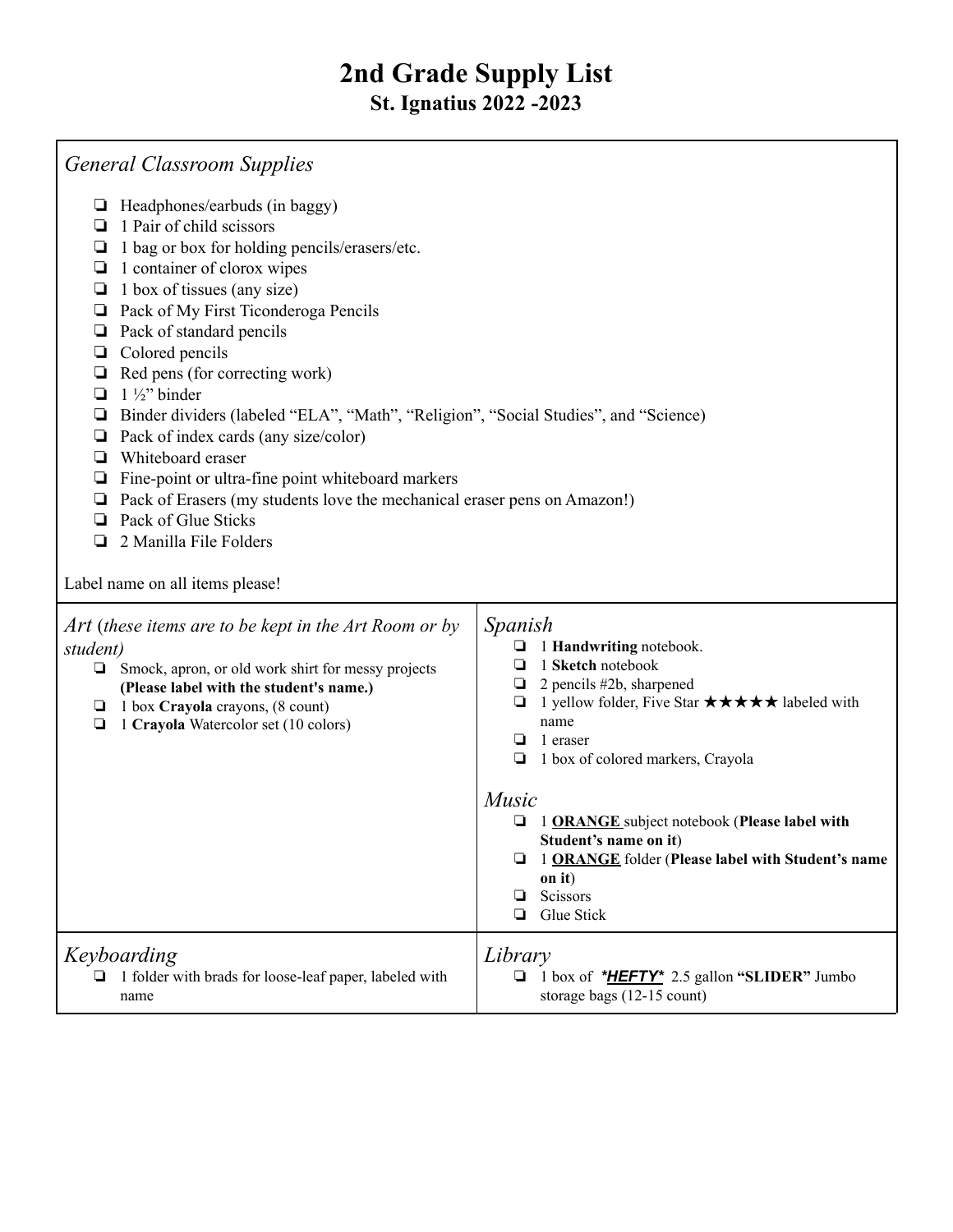| <b>General Classroom Supplies</b>                                                                                                                                                                                                                                                                                                                                                                                                                                                                                                                                                                                                                                                                                                                                                                                |                                                                                                                                                                                                                                                                                                                                                                                                                                  |  |
|------------------------------------------------------------------------------------------------------------------------------------------------------------------------------------------------------------------------------------------------------------------------------------------------------------------------------------------------------------------------------------------------------------------------------------------------------------------------------------------------------------------------------------------------------------------------------------------------------------------------------------------------------------------------------------------------------------------------------------------------------------------------------------------------------------------|----------------------------------------------------------------------------------------------------------------------------------------------------------------------------------------------------------------------------------------------------------------------------------------------------------------------------------------------------------------------------------------------------------------------------------|--|
| <u>Please write child's name only on items denoted by <math>+</math></u><br>1 Ream of Copy Paper<br>❏<br>1 Spiral notebook wide ruled+<br>⊔<br>1 Pocket folder with brads+<br>❏<br>1 package of wide-ruled paper<br>Q<br>5 Pkg. wooden pencils (#2) sharpened (Pencils will be collected and shared throughout the year, as needed)<br>❏<br>1 Pair of safety scissors+<br>❏<br>1 Box crayons (16 count or higher)+<br>❏<br>1 box Crayola color pencils (12 count)+<br>⊔<br>1 box Crayola basic washable thin markers (10 count)+<br>❏<br>1 box Crayola basic washable broad markers (8 count)+<br>❏<br>2 Boxes of tissues<br>❏<br>1 Bottle of glue or 2 glue sticks+<br>⊔<br>1 Pencil box $(bag)$ +<br>❏<br>1 Pink eraser or pkg. of pencil top erasers+<br>❏<br>1 pair earphones/earbuds in a Ziplock bag+<br>❏ |                                                                                                                                                                                                                                                                                                                                                                                                                                  |  |
| Art (these items are to be kept in the Art Room or by<br>student)<br>Smock, apron, or old work shirt for messy projects<br>❏<br>(Please label with the student's name.)<br>$\Box$ 1 box Crayola crayons, (8 count)<br>1 Crayola Watercolor set (10 colors)<br>⊔<br>1 Emer's Glue stick 4 pk<br>❏                                                                                                                                                                                                                                                                                                                                                                                                                                                                                                                 | Spanish<br>1 Handwriting notebook.<br>1 Sketch notebook<br>□<br>1 yellow folder, Five Star $\star \star \star \star \star$ labeled with<br>❏<br>name<br>2 pencils #2b, sharpened<br>1 eraser<br>❏<br>1 box of colored markers, Crayola<br>❏<br>Music<br>1 YELLOW subject notebook (Please label with<br>⊔<br>Student's name on it)<br>1 YELLOW folder (Please label with Student's<br>name on it)<br>Scissors<br>Glue Stick<br>❏ |  |
| Keyboarding<br>1 folder with pockets, brads for loose-leaf paper,<br>□<br>labeled with name                                                                                                                                                                                                                                                                                                                                                                                                                                                                                                                                                                                                                                                                                                                      | Library<br>1 box of * <b>HEFTY</b> * 2.5 gallon "SLIDER" Jumbo<br>❏<br>storage bags (12-15 count)                                                                                                                                                                                                                                                                                                                                |  |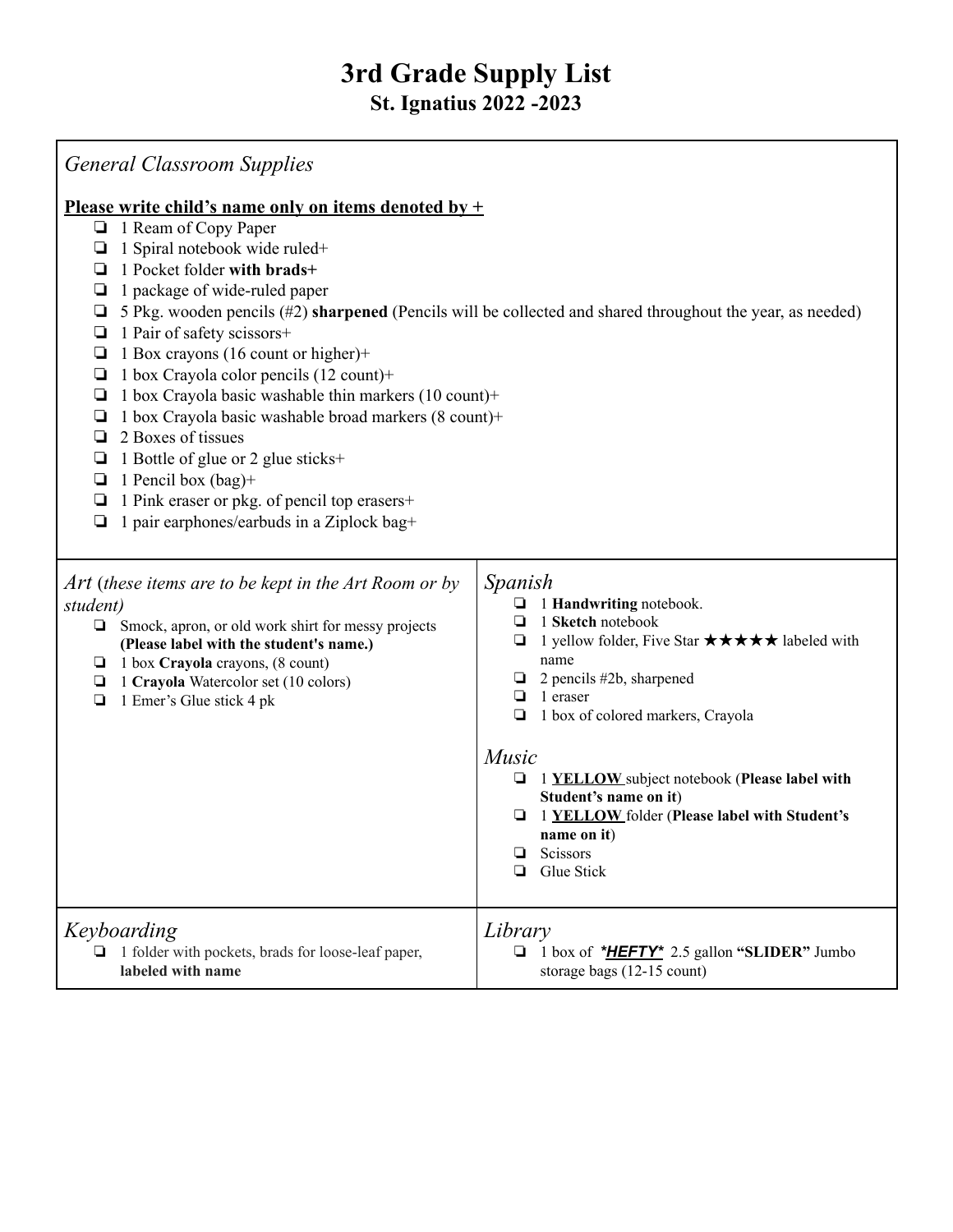| <b>General Classroom Supplies</b>                                                                                                                                                                                                                                                                                                                                                                                                                                                                                                                                                                                                                                                                                                                                                                                                                                                                                                                                                                         |                                                                                                                                                                                                                                                                                                                                                                                     |  |
|-----------------------------------------------------------------------------------------------------------------------------------------------------------------------------------------------------------------------------------------------------------------------------------------------------------------------------------------------------------------------------------------------------------------------------------------------------------------------------------------------------------------------------------------------------------------------------------------------------------------------------------------------------------------------------------------------------------------------------------------------------------------------------------------------------------------------------------------------------------------------------------------------------------------------------------------------------------------------------------------------------------|-------------------------------------------------------------------------------------------------------------------------------------------------------------------------------------------------------------------------------------------------------------------------------------------------------------------------------------------------------------------------------------|--|
| Please write child's name only on items denoted by *<br>$\Box$ 1 ream of copy paper (Last names A-K)<br>$\Box$ 1 pkg. antibacterial hand wipes (Last names L-Z)<br>1 pkg. disinfecting wipes<br>⊔<br>1 roll of paper towels<br>❏<br>2 boxes of tissues<br>u.<br>2 pkg. #2 pencils, sharpened (Ticonderoga preferred)<br>❏<br>2 pkg. pencil-cap erasers<br>$\Box$ 4 Post-It Notes 3x3-inch pads<br>3 chisel-tip dry erase markers (low-odor)<br>❏<br>$\Box$ 6 fine-tip dry erase markers (low-odor)<br>5 two-pocket folders (red, yellow, green, blue, purple)*<br>❏<br>5 composition books (red, yellow, green, blue, purple)*<br>❏<br>1 highlighter (yellow, pink, or orange)*<br>❏<br>2 red pens*<br>❏<br>1 large soft-sided, zippered pencil bag (no boxes)*<br>⊔<br>1 ruler (cm and inch) $*$<br>❏<br>1 pair of scissors*<br>$\Box$<br>$\Box$ 1 box of colored pencils, sharpened*<br>1 pair earphones/earbuds in a snack-sized Ziploc bag*<br>⊔<br>1 clean sock or cloth to use on dry erase boards* |                                                                                                                                                                                                                                                                                                                                                                                     |  |
| Art (these items are to be kept in the Art Room or by<br>student)<br>$\Box$ Smock, apron, or old work shirt for messy projects<br>(Please label with the student's name.)<br>$\Box$ 1 box Crayola crayons (8 count)<br>1 Crayola Watercolor set (10 colors)<br>❏<br>1 Emer's Glue stick 4 pk<br>$\Box$                                                                                                                                                                                                                                                                                                                                                                                                                                                                                                                                                                                                                                                                                                    | Spanish<br>1 college-ruled, spiral bound notebook (8 x 10.5 or 8.5)<br>⊔<br>x 11) at least 75 pages<br>Music<br>Recorder (students may borrow disinfected one from<br>the school or bring their own)<br>1 GREEN subject notebook (Please label with<br>Student's name on it)<br>1 GREEN folder (Please label with Student's name<br>❏<br>on it)<br>Scissors<br>❏<br>Glue Stick<br>▫ |  |
| Keyboarding<br>$\Box$ 1 folder with pockets, brads for loose-leaf paper,                                                                                                                                                                                                                                                                                                                                                                                                                                                                                                                                                                                                                                                                                                                                                                                                                                                                                                                                  | Library<br>1 box of "HEFTY" FREEZER SLIDER Gallon bags                                                                                                                                                                                                                                                                                                                              |  |

**labeled with name**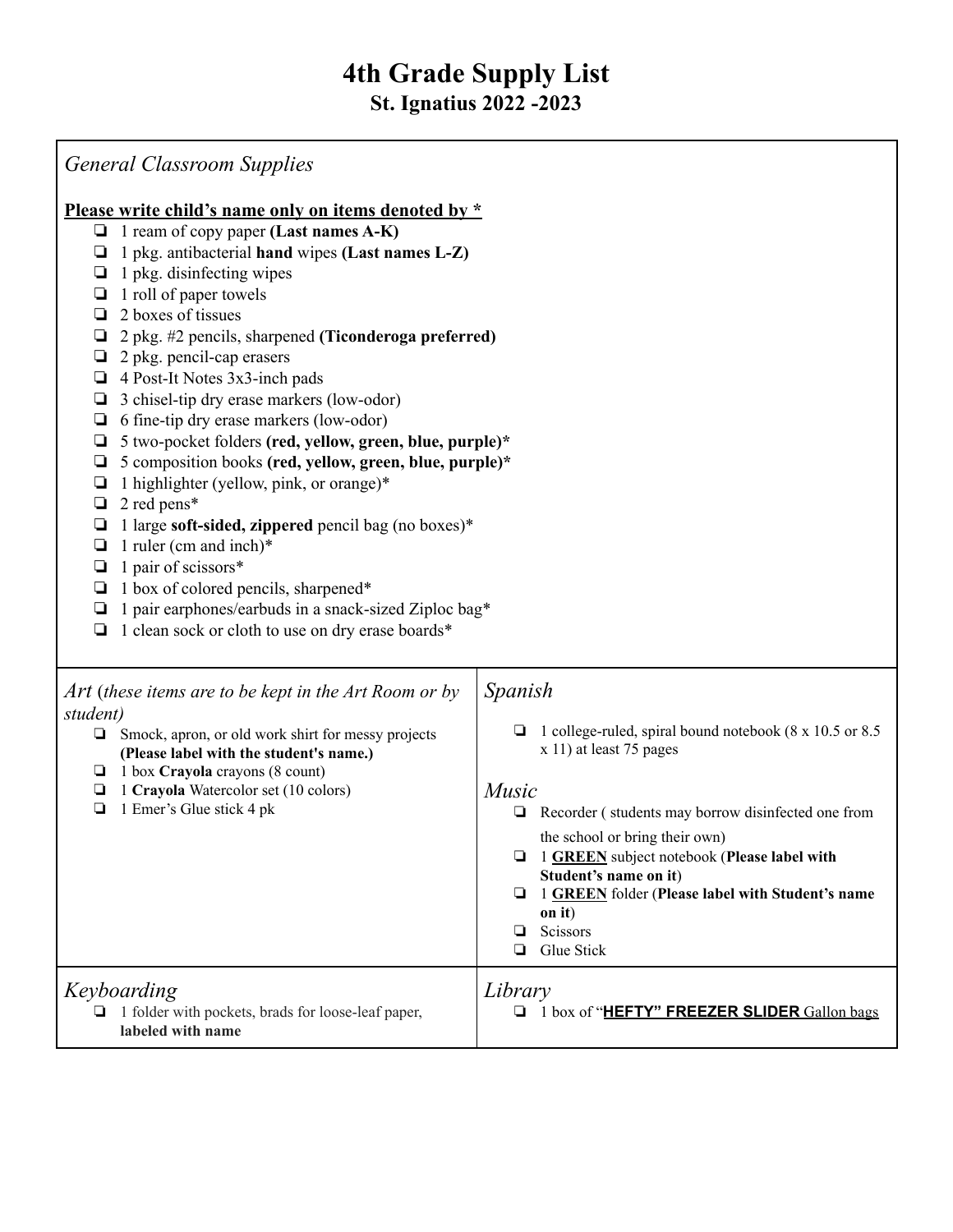| <b>General Classroom Supplies</b><br>1 box of tissues<br>▫<br>2-3 containers of Lysol/Clorox wipes<br>❏<br>1 pair of headphones/earbuds<br>❏<br>1-2 packages of plain yellow #2 pencils<br>❏<br>1-2 packages of highlighters<br>❏<br>1 package of red pens<br>❏<br>2 big pink erasers<br>❏<br>1 package of plain white printer paper<br>❏<br>1 set of non-permanent markers<br>❏<br>1 set of crayons OR colored pencils<br>О<br>2 standard size pencil pouches or boxes (one for coloring supplies $\&$ one for writing supplies)<br>❏<br>4 packages of plain black dry erase markers<br>❏<br>5 packs of glue sticks<br>❏<br>1 pair of scissors<br>❏<br>1, 2-pocket folder (Any school appropriate design/color)<br>❏<br>1, 2 pocket folder with brads (Any school appropriate design/color)<br>❏<br>3 college-ruled, spiral bound, <i>l subject notebooks</i> (8 x 10.5 or 8.5 x 11) at least 100 pages (Writing, Social Studies,<br>❏<br>Journal)<br>Example:<br>https://www.staples.com/Staples-Accel-Durable-Poly-Cover-1-Subject-Notebook-College-Ruled-8-1-2-x-11-Blue-20951M-CC/pro<br>duct 919356<br>2 college-ruled, spiral bound, 2 subject notebook at least 100 pages (Science, Reading)<br>Example:<br>https://www.staples.com/Mead-Five-Star-Wirebound-Notebook-2-Subject-College-Ruled-6-x-9-1-2-06180/product 300244<br>$\Box$ 1 graph ruled, spiral bound notebook (Math)<br>Example: |                                                                                                                                                                                                                                                                                                                                                                                                                                                                                                                               |                                                                                                                                                                                                                                                                                       |
|--------------------------------------------------------------------------------------------------------------------------------------------------------------------------------------------------------------------------------------------------------------------------------------------------------------------------------------------------------------------------------------------------------------------------------------------------------------------------------------------------------------------------------------------------------------------------------------------------------------------------------------------------------------------------------------------------------------------------------------------------------------------------------------------------------------------------------------------------------------------------------------------------------------------------------------------------------------------------------------------------------------------------------------------------------------------------------------------------------------------------------------------------------------------------------------------------------------------------------------------------------------------------------------------------------------------------------------------------------------------------------------------------------|-------------------------------------------------------------------------------------------------------------------------------------------------------------------------------------------------------------------------------------------------------------------------------------------------------------------------------------------------------------------------------------------------------------------------------------------------------------------------------------------------------------------------------|---------------------------------------------------------------------------------------------------------------------------------------------------------------------------------------------------------------------------------------------------------------------------------------|
| Art<br>❏<br>❏<br>⊔<br>❏<br>❏<br>❏                                                                                                                                                                                                                                                                                                                                                                                                                                                                                                                                                                                                                                                                                                                                                                                                                                                                                                                                                                                                                                                                                                                                                                                                                                                                                                                                                                      | (Please label the student's name. Students can use<br>Art supplies that are still located at school that are<br>in good condition for the $2020 - 21$ year.)<br>Smock, apron, or old work shirt for messy projects<br>1 Crayola Watercolor set (10 colors)<br>2 black or blue Bic pens<br>1 Graphite Sketch Set (Set includes: 6 Graphite<br>Sketching Pencils (2H, HB, B, 2B, 4B, 6B), 1-<br>charcoal pencil, 1 Sharpener, 1 Dust Free Eraser)<br>1 Oil Pastels (24 or more colors)<br>Acrylic Paint Set (18 of more colors) | Spanish:<br>1 college-ruled, spiral bound notebook (8 x 10.5 or 8.5)<br>x 11) at least 75 pages<br>Music<br>1 BLUE subject notebook (Please label with<br>❏<br>Student's name on it)<br>1 BLUE folder (Please label with Student's name on<br>it)<br>Scissors<br>❏<br>Glue Stick<br>❏ |
|                                                                                                                                                                                                                                                                                                                                                                                                                                                                                                                                                                                                                                                                                                                                                                                                                                                                                                                                                                                                                                                                                                                                                                                                                                                                                                                                                                                                        | Keyboarding<br>$\Box$ 1 folder with pockets, brads for loose-leaf paper,<br>labeled with name                                                                                                                                                                                                                                                                                                                                                                                                                                 | Library<br>1 box of <b>HEFTY FREEZER SLIDER</b> Gallon bags<br>❏                                                                                                                                                                                                                      |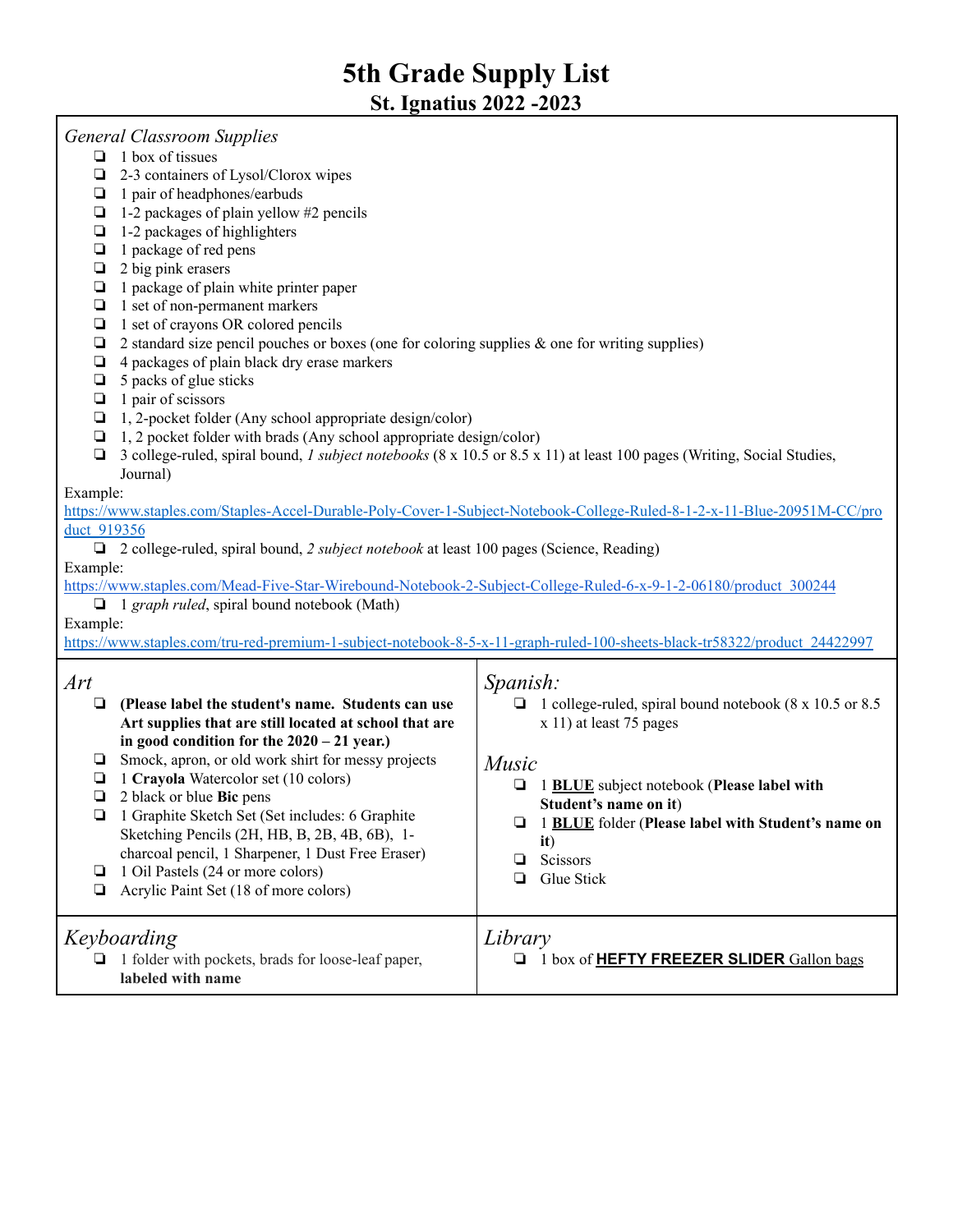- Book covers-4 (at least two small)
- Markers and/or Colored Pencils and/or Crayons
- Scissors
- $\bullet$  4 Glue sticks
- Ruler (inches and centimeter)
- Highlighters for notes
- 1 Pack of (3" Square) Post-Its
- 1 pack of notebook paper (college ruled)
- Graph paper (100 sheets)(for science and math)
- Blue or Black pens (enough to last all year)
- Red pens for grading  $(3-4)$
- Pencils(mechanical or wooden)(enough to last all year)
- Eraser caps or big eraser
- $\bullet$  2–100 pk of lined index cards (more if you like to study with flashcards)(1 pk will be turned in first day of school)
- 1 multipack Dry Erase markers (turn in first day of school)
- 1 large container Clorox wipes (turn in first day of school)
- 1 boxes of **Kleenex** (turn in first day of school)
- 1 ream of white copy paper for classroom(turn in first day of school)
- 1 large roll of paper towel(turn in first day of school)
- Pencil bag
- 1 box Quart sized ziploc bag for class use (generic is fine, preferably zip close)(turn in first day of school)
- 5 Composition Book (pages cannot be torn out) (SS, Sci Fair, math, span, Eng)-One must be red for Span.
- 1 graph paper composition book (math)
- 4 Spirals-1 subject  $(70 + pgs)$  (rel, SS, sci, span)One must be red for Span.
- 3 binders 1-inch with 5 dividers (ELA, sci, SS)
- 4 Folders--pocketed (rel, math, span, sci)--one needs to be red for Span
- Wired Earphones for video assignments
- Protractor(optional)
- *● Not required but useful: a local library card for various novels/reading assignments*
- Novels: tba when school year starts.

| <b>MIDDLE SCHOOL ELECTIVES:</b>                                                                                                                                   |                                                                                      |
|-------------------------------------------------------------------------------------------------------------------------------------------------------------------|--------------------------------------------------------------------------------------|
| Choir--none<br><b>One Act Play</b> White 1" 3 prong binder $\&$ pencils<br><b>Debate--none</b><br>Robotics-none<br>Yearbook<br>pronged Pocket folder<br>$\bullet$ | <b>Video Editing</b><br>Composition Journal (any kind is fine for taking notes)<br>٠ |
| Labs<br>TBA--mostly food items as the labs come up<br>$\bullet$                                                                                                   |                                                                                      |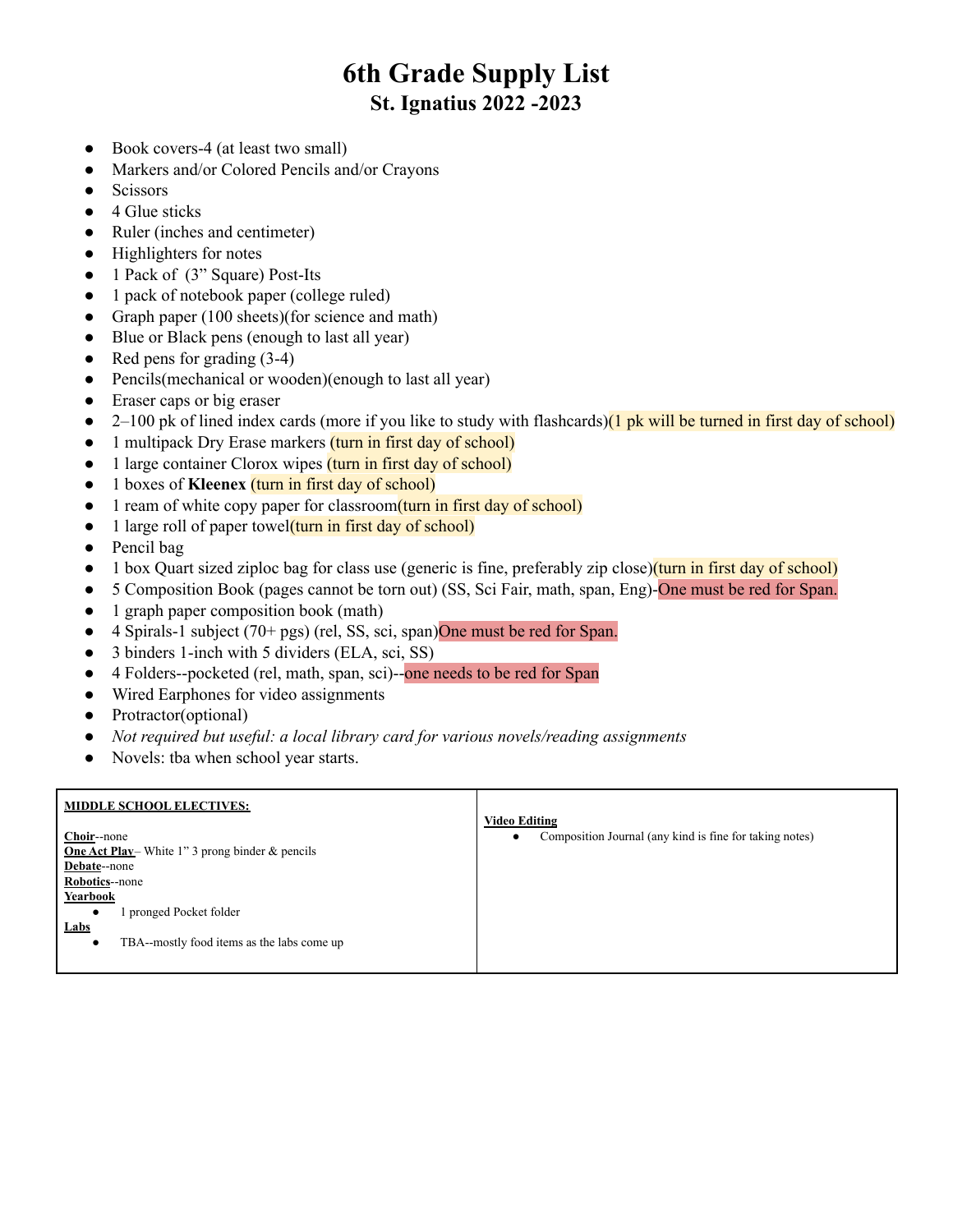- Book covers-3
- Markers and/or Colored Pencils and/or Crayons
- Scissors
- $\bullet$  4 Glue sticks
- Ruler (inches and centimeter)
- Highlighters for notes
- 1 Pack of (3" Square) Post-Its
- 1 pack of notebook paper (college ruled)
- Graph paper (100 sheets)(for science and math)
- Blue or Black pens (enough to last all year)
- Red pens for grading  $(3-4)$
- Pencils(mechanical or wooden)(enough to last all year)
- Eraser caps or big eraser
- $\bullet$  2–100 pk of lined index cards (more if you like to study with flashcards)(1 pk will be turned in first day of school)
- 1-2 boxes of tissues (turn in first day of school)
- 1 large container Clorox wipes (turn in first day of school)
- 1 box Quart sized ziploc bag for class use (generic is fine, preferably zip close)(turn in first day of school)
- 1 multi Pack of Dry Erase Markers--all BLACK(turn in first day of school)
- 1 ream of white copy paper for classroom(turn in first day of school)
- 1 large roll of paper towel(turn in first day of school)
- Pencil bag
- 6 Composition Book (pages cannot tear out) (SS, Sci Fair, Rel, Math, Span, Eng)-One must be green for Span
- 1 graph paper composition book (math)
- 4 Spirals-1 subject (70+ pgs) (ELA, sci, span, SS) $\overline{One}$  must be green for Span
- 3 binders 1-inch with 5 dividers (ELA, sci, SS)
- 4 Folders--pocketed (rel, math, span, sci)--one needs to be green for Span
- Wired Earphones for video assignments
- Protractor(optional)
- Not required but useful: a local library card for various novels/reading assignments
- Novels: *I will Always Write Back* by Caitlin Alifirenka and Martin Ganda

| <b>MIDDLE SCHOOL ELECTIVES:</b>                            | <b>Video Editing</b>                                    |
|------------------------------------------------------------|---------------------------------------------------------|
| Choir--none                                                | Composition Journal (any kind is fine for taking notes) |
| <b>One Act Play</b> --White 1" 3 prong binder $\&$ pencils |                                                         |
| Debate--none                                               |                                                         |
| Robotics--none                                             |                                                         |
| Labs                                                       |                                                         |
| TBA--mostly food items as the labs come up<br>$\bullet$    |                                                         |
|                                                            |                                                         |